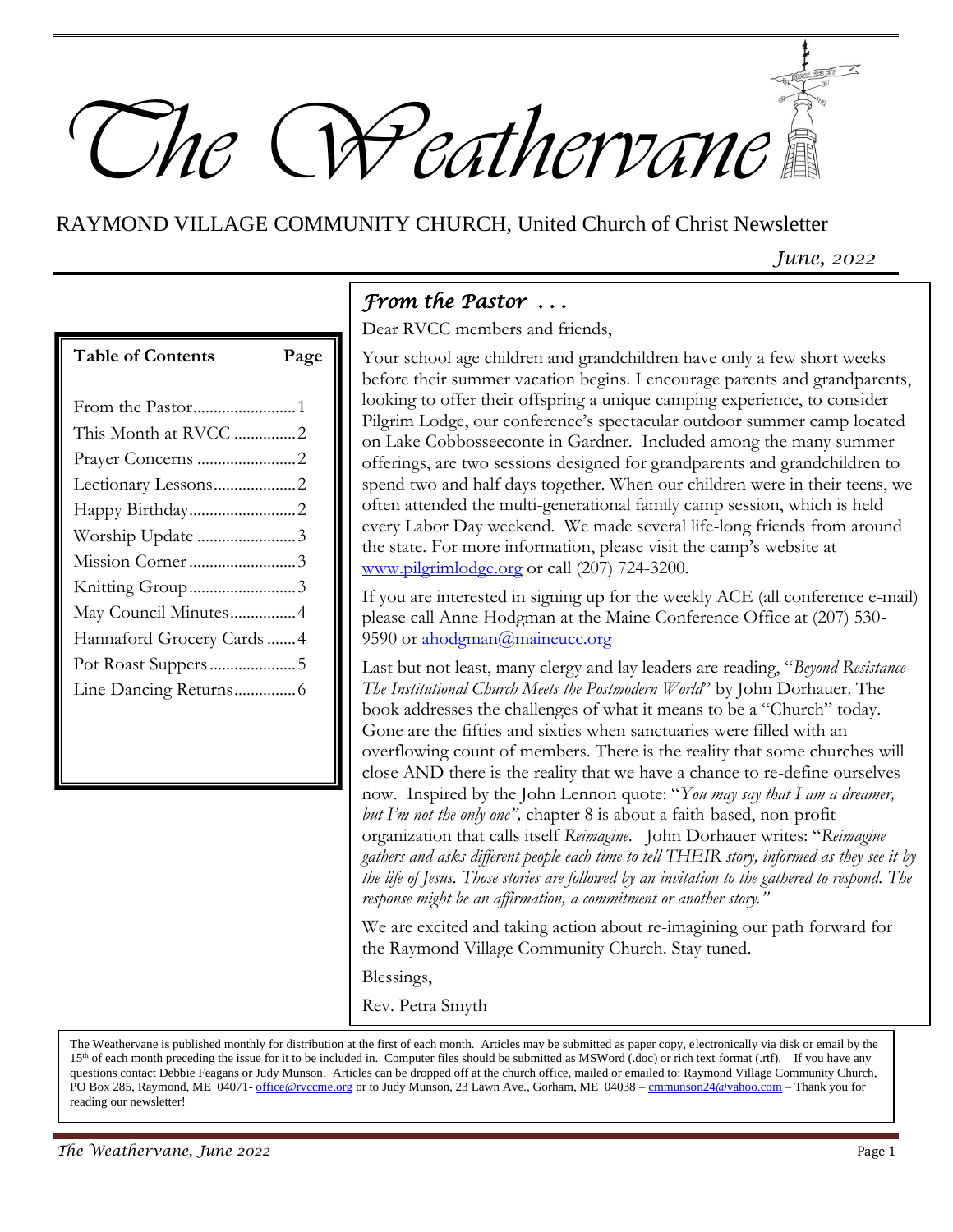#### *This Month at RVCC . . . T*

| June 2, 2022-  | 4:30 p.m. $-$ Deacon's meeting (in<br>person.)   |
|----------------|--------------------------------------------------|
| June 5, 2022-  | $10:00$ a.m. $-$ Worship $-$ Pentecost<br>Sunday |
| June 7, 2022-  | 5:30 p.m. – Council Meeting on<br>Zoom           |
| June 11, 2022- | 5:00 p.m. – Drive Thru Pot Roast<br>Supper       |
| June 12, 2022- | $10:00$ a.m. $-$ Worship                         |
| June 19, 2022- | $10:00$ a.m. - Worship                           |
| June 26, 2022- | $10:00$ a.m. $-$ Worship                         |

#### **If you are unable to join us in person, services may be viewed on our YouTube channel at:**

#### **https://www.youtube.com/channel/UCc1hBkBTar nZF-H4O7YN5ew**

Line Dancing will be on Thursdays and Fridays from 10:00 – 11:30 a.m. beginning on June 2, 2022. Fridays are a low impact class.

Scout Troop 800 meets on Mondays at 6:30 p.m.

The Knitting Group meets on the second and fourth Tuesday of the month (June 14 & June 28) from 2:00 – 3:30 p.m.

AA meets in the Vestry every Friday at 7:00 p.m.

In Our Though

Please keep the following people in your prayers:

Amanda, The Family of Bill Bostock, Sheila Bourque, Michael Cadotte, Amy Downing, Louise Doyle, Polly Dyer, Christine Eldridge, Linda Eldridge, Rick Emery, Nate Rand, Walt Read, Charlotte Rowe, Dan Tibbetts, Penny Warrikoff, Rebecca Wicks, Tom Wiley, The family of Adma Willis

#### *June Lectionary Lessons*

### *June 5, 2022 – Pentecost Sunday* [\\*Acts 2:1-21](https://lectionary.library.vanderbilt.edu/texts.php?id=141) **or** *[Genesis 11:1-9](https://lectionary.library.vanderbilt.edu/texts.php?id=141)* [Psalm 104:24-34, 35b](https://lectionary.library.vanderbilt.edu/texts.php?id=141)

[Romans 8:14-17](https://lectionary.library.vanderbilt.edu/texts.php?id=141) **or** *[Acts 2:1-21](https://lectionary.library.vanderbilt.edu/texts.php?id=141)* [John 14:8-17, \(25-27\)](https://lectionary.library.vanderbilt.edu/texts.php?id=141)

#### *June 12, 2022 - First Sunday after Pentecost*

[Proverbs 8:1-4, 22-31](https://lectionary.library.vanderbilt.edu/texts.php?id=262) [Psalm 8](https://lectionary.library.vanderbilt.edu/texts.php?id=262) [Romans 5:1-5](https://lectionary.library.vanderbilt.edu/texts.php?id=262) [John 16:12-15](https://lectionary.library.vanderbilt.edu/texts.php?id=262)

#### *June 19, 2022 - Second Sunday after Pentecost*

[1 Kings 19:1-4, \(5-7\), 8-15a](https://lectionary.library.vanderbilt.edu/texts.php?id=267) [Psalm 42 and 43](https://lectionary.library.vanderbilt.edu/texts.php?id=267) [Isaiah 65:1-9](https://lectionary.library.vanderbilt.edu/texts.php?id=267) [Psalm 22:19-28](https://lectionary.library.vanderbilt.edu/texts.php?id=267) [Galatians 3:23-29](https://lectionary.library.vanderbilt.edu/texts.php?id=267) [Luke 8:26-39](https://lectionary.library.vanderbilt.edu/texts.php?id=267)

#### *June 26, 2022 - Third Sunday after Pentecost*

[2 Kings 2:1-2, 6-14](https://lectionary.library.vanderbilt.edu/texts.php?id=268) [Psalm 77:1-2, 11-20](https://lectionary.library.vanderbilt.edu/texts.php?id=268) [1 Kings 19:15-16, 19-21](https://lectionary.library.vanderbilt.edu/texts.php?id=268) [Psalm 16](https://lectionary.library.vanderbilt.edu/texts.php?id=268) [Galatians 5:1, 13-25](https://lectionary.library.vanderbilt.edu/texts.php?id=268) [Luke 9:51-62](https://lectionary.library.vanderbilt.edu/texts.php?id=268)



#### **HAPPY BIRTHDAY!**

We wish everyone with a June birthday a very Happy Birthday!

| June 17 | Walt Read     |
|---------|---------------|
| June 18 | Kyle Sullivan |
| June 22 | Andy Morrison |
| June 24 | Chan Roach    |
| June 28 | Sarah Allen   |
| June 29 | Tucker Olsen  |
|         |               |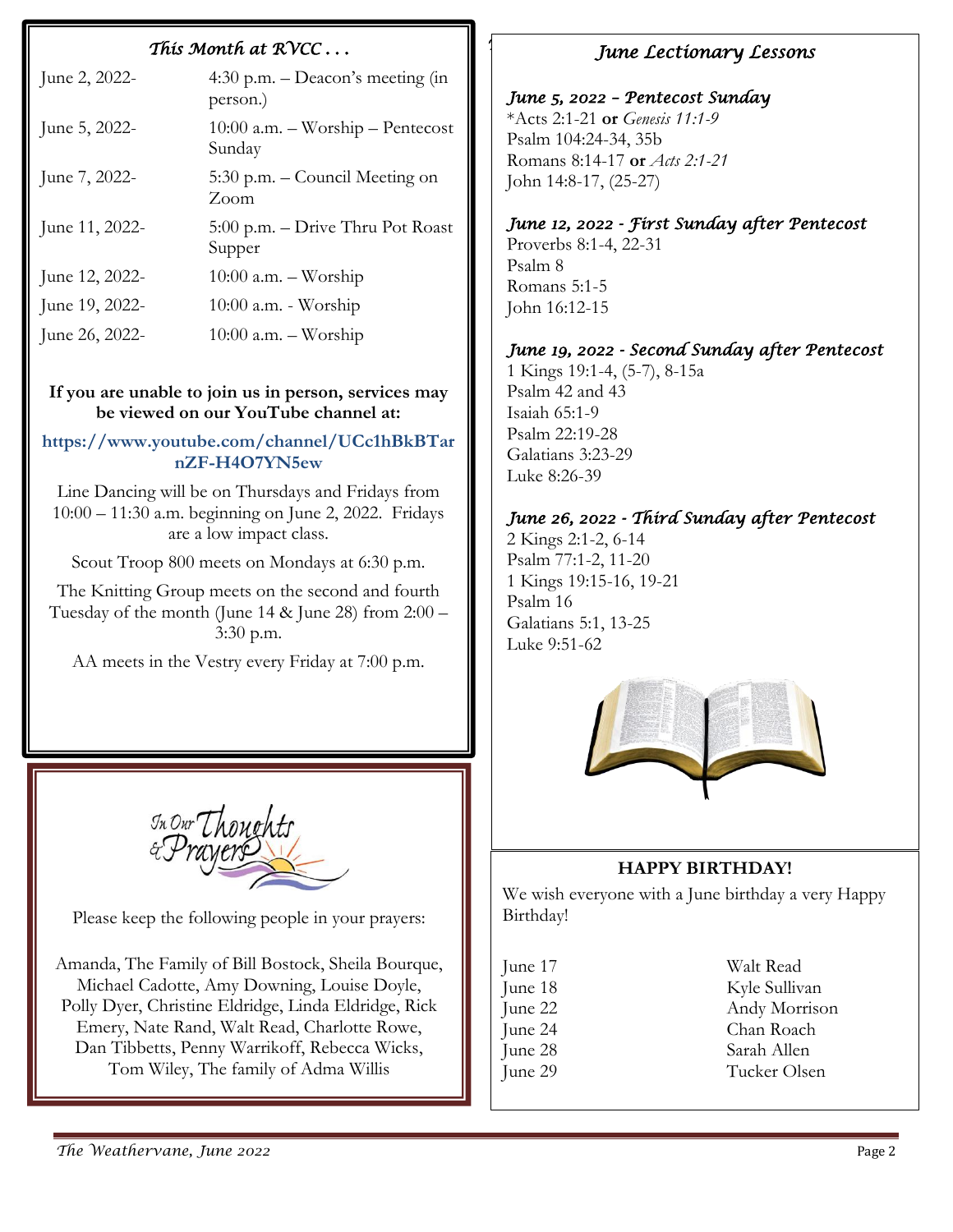#### **Worship Update**

#### **June 5 - Pentecost is the time to Celebrate High School Graduation!**

Sunday June 5th is Pentecost Sunday which commemorates the descent of the Holy Spirit on the Apostles and other disciples after resurrection and marks the beginning of the Christian Church's mission to the world.

It seems fitting to celebrate High School Graduates on that Sunday as they move on to the next chapter in their life. We have three students graduating from High School this year. Alice Morrison and Will & Emily Feagans! How does that happen?! We remember when they went into Mrs. Richard's nursery class! And, just like in person graduations that didn't happen last year, but will this year, we are inviting our 2021 HS graduate, Meghan Messinger to join us as well. It has been RVCC tradition to send these graduates off to their "next chapter" with something from RVCC and we will do that again this year. We hope to get a picture of the whole congregation, weather permitting.

#### **Please join in the celebration June 5th!**

**COVID precautions –** At this writing, the CDC considers COVID community levels in Cumberland County to be 'high' and recommends masks be worn indoors. Please wear a mask inside the church until further notice. Thank you!

#### **Mission Corner**

#### **May Mission Opportunity – supporting Sebago Lakes Region Fuller Center for Housing Project = Linda and John G**

We at RVCC have a chance to contribute to a life changing solution for John and Linda. An ADA approved doorway is a key element. The estimated cost for the door (without installation) is \$2,000. Our goal is to contribute to the purchase of that ADA door.

Thank you to everyone who has contributed already! Just a reminder that we plan to cut a check for this project in mid-June, so if you plan to contribute and have not already, now is the time.

#### **June Mission – Strengthen the Church**

One of the special offerings of the United Church of Christ, Strengthen the Church is traditionally collected on Pentecost Sunday, which is June 5 this year. This offering supports the expansion of ministries and growth of local congregations. Your support of this offering will help the UCC fulfill its commitment to creating a just world for all by investing in new ministries and practices that meet the emerging needs of local communities.



# SQUARES

The knitting & crocheting group has been making hats & mittens for the past few months and now we are switching gears to squares. These are easy and fast and a good way to use some of those odd remnants. We have yarn and some patterns. You are welcome to join us for our group meetings if you would like some instruction or assistance.

# *Knitting & Crocheting group*

We are meeting inside in the Sunday School room next to the furnace room but we will move outside as the weather improves. For those of you who are comfortable in doing so, please join us on the second and fourth Tuesdays of the month. Please let me know if you need anything or would like to help. Thanks! Brenda [\(bolsen001@maine.rr.com\)](mailto:bolsen001@maine.rr.com) or 207-838-0123

l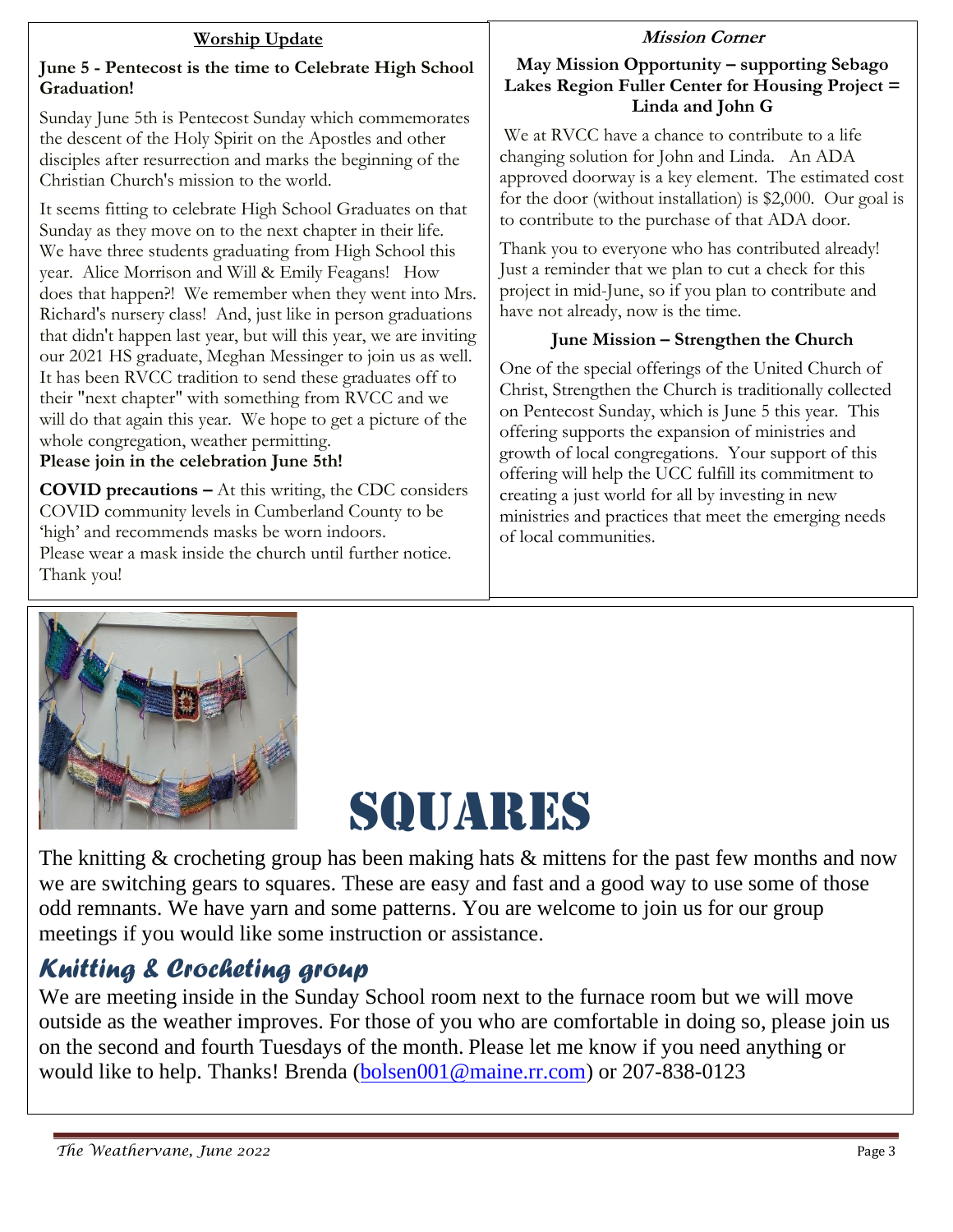#### **Summary of Sunday, May 15, 2022 Coordinating Council/Deacons Meeting**

The meeting was called to order at 11:15 AM on Sunday, May 15, 2022 by Tom Wiley, Moderator. Present were Tom, Rolf, Brenda, Caryl, Deb, Nancy, Petra, and Judy.

Brenda offered the opening prayer.

The agenda was reviewed ,end time of noon to 12:15 was agreed upon.

**Financial Report:** Brenda had no printed report, but nothing out of the ordinary to report. Is watching stock funds closely, she will need to sell more for cash flow purposes in June.

**Clerk:** nothing to report.

**Trustees:** New hot water heater has been installed, furnace has been turned off until cold weather. Building at top of driveway has been emptied, and is ready for demo. The proceeds from what we were able to sell, covered the cost of the dumpster. He is expecting demolition, and removal to happen sometime in June.

**Missions:** Caryl reported that we are focusing on the Sebago Lakes Fuller Center project with the Gregoire family for May, in June we will be collecting for Strengthen the Church.

**Stewardship:** Brenda has written the quarterly stewardship letter, it will go out shortly. She mentioned that we had served 57 meals at our first pot roast dinner of the season. Numbers should climb as summer visitors return to the area. She suggested that we try and get email addresses for our regular supper customers, could remind them of date each month. Rolf mentioned that the meat market in Raymond is under new ownership, they had given us a good price for the meat for the supper. Mention them to your friends.

**Deacons:** Deacons are working on plans for service on May 29, when Petra will be away, and also on plans for June 5, Pentecost Sunday. In reviewing Holy Week services, we will continue to do Maundy Thursday service, but will probably not open church for Good Friday.

**Moderator:** Tom had nothing to report.

Pastor: Petra has found a program offered by BTS, which is the offspring of Bangor Theological Seminary, called "Building the Resilient Church". We can apply to be a part of it. She has spoken to Chan Roach, Alice Oldford, and Bob Yates, they have agreed to join Petra in taking part in it. It meets twice a month, a lot of it by zoom, with a few in person events between June and November. We discussed the program and helped Petra with answers needed to fill out the application. Petra announced that plans are being made for June 5, possibility of red geraniums was mentioned.

**Old Business:** There was discussion about Covid protocols, for now, we will ask people to wear a mask in the sanctuary, although not in the rest of the building. Other groups that use other rooms, such as Line Dancing, Scouts, and AA, will be urged to open windows etc. We will also start leaving windows open in the sanctuary.

**New Business:** Weathervane will be printed on May 26, get information to Judy and Deb by May 20, please. We will meet on June 7, and July 19, both at 5:30, via zoom. There will be no meeting in August.

The meeting was adjourned at noon.

Respectfully submitted,

Judith Munson, Clerk

## **HANNAFORD GROCERY CARDS**

We have Hannaford shopping cards available for purchase in denominations of \$100 and \$50. Every \$100 you purchase means RVCC gets \$5. You buy the card for \$100, you buy \$100 worth of groceries and RVCC gets \$5!!! How great is that? I am available to get cards to you. Just send me an e-mail  $(bolsen001@maine.fr.com)$  or give me a call (207-838-0123). Thanks! Brenda

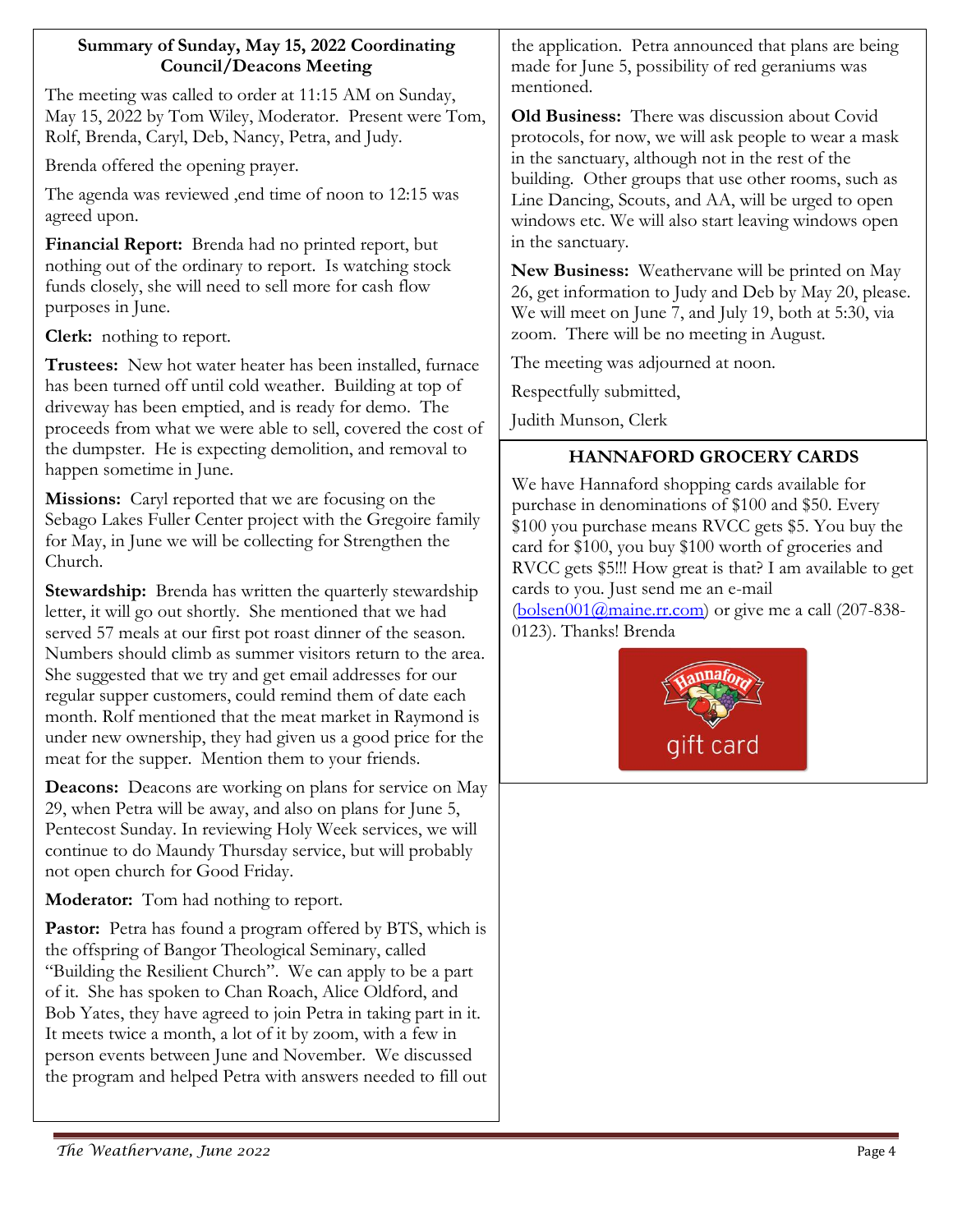

We will have monthly "take out" suppers, the following dates:

# June 11 July 9 August 13 September 10

**Pot roast and gravy, potatoes, green beans, carrots, a roll,and a brownie for \$12.** 

**(Cash or checks only. No credit cards.)**

**Meals are takeout only. We are taking orders for pick up Saturday.** 

**Pick up time is between 5:00 and 6:00 p.m.** 

**They will be hot and ready to take home!**

**You must order in advance!** 

**CUT OFF time to order is Noon on Saturday so that we can** 

**ensure everyone receives a great quality meal.**

**Sorry, We will NOT have extra meals available.**

**To order your meals please call the RVCC office at 655-7749 and leave a message with your name, number of meals and time you will pick up. Or if you prefer you can send an e-mail to [office@rvccme.org](mailto:office@rvccme.org) with the information.**